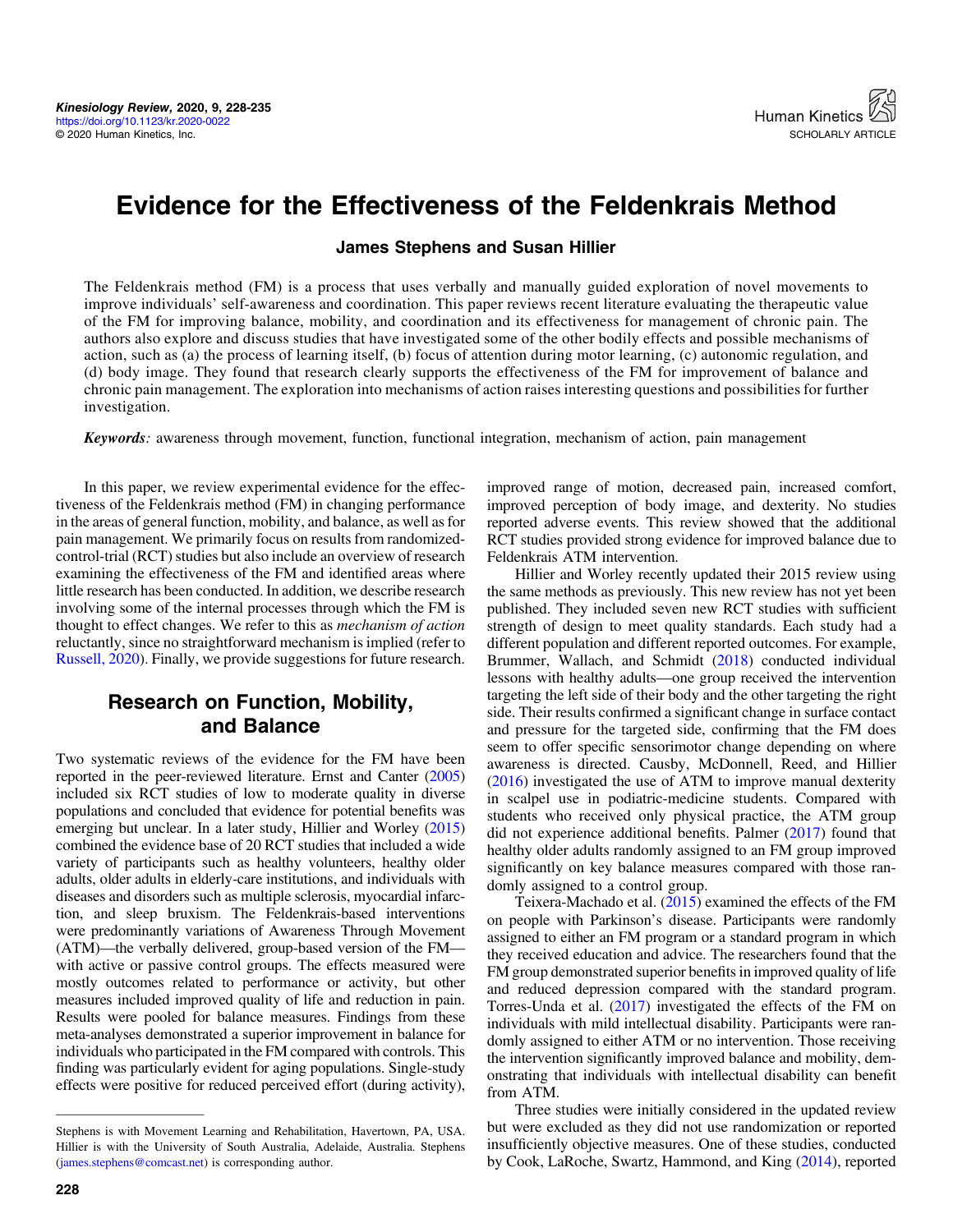that healthy women who participated in the FM experienced improved quality of life, mobility, and balance compared with a control group that maintained normal daily activities. In addition, Ulmann [\(2016](#page-7-0)) conducted a case series with two older women with impaired cognitive function. Those participants demonstrated improved cognitive function based on performance in the Trail Making Test. Moreover, Wu et al. ([2015\)](#page-7-0) and Barnes et al. ([2015\)](#page-5-0) investigated the use of a composite intervention of body-awareness exercises (Preventing Loss of Independence through Exercise [PLIÉ]) that included the FM in an RCT study with a small group of people with dementia. Wu et al.  $(2015)$  $(2015)$  used a qualitative assessment of outcomes, while Barnes et al. [\(2015](#page-5-0)) reported quantitative functional results. Both sets of authors concluded that the sample was too small to demonstrate significant results; however, they agreed that, together, these and other earlier studies showed promise for improving physical and cognitive function and quality of life in people with dementia and a reduction in caregiver stress, and the topic thus deserves further research. Their findings, along with Ulmann's [\(2016](#page-7-0)), demonstrate that this method can be effectively used with people with dementia.

## Feldenkrais Research on Pain Management

According to Manchikanti and Hirsh [\(2015](#page-6-0)), chronic low back pain (CLBP) is the leading cause of disability. In a review of noninvasive treatments for CLBP, Quaseem, Wilt, McLean, and Forciea [\(2017](#page-7-0)) recommended motor-control training along with a number of exercise and mindfulness approaches in lieu of pharmacologic and other more invasive approaches before considering surgery. Physical therapists have traditionally approached pain as a tissuespecific problem, developing special tests to identify tissues involved before developing a treatment plan. Recently, Salamh and Lewis ([2020\)](#page-7-0) suggested that these assessments in the case of chronic shoulder pain no longer have a valuable clinical function. They gave suggestions for approaching a chronic pain exam but did not include coordination as a factor. Coordination, as defined by Turvey (as cited in [Magill & Anderson, 2017](#page-6-0), p. 89), is the "patterning of head, body and limb movements relative to the patterning of environmental objects and events" during the performance of a task. Over the past 8 years, research has begun to focus on movement coordination as a significant factor in pain management [\(Cote, 2012;](#page-6-0) [Kibler, Wilkes, & Sciascia, 2013](#page-6-0); [Klintberg](#page-6-0) [et al., 2015;](#page-6-0) [Lefevre-Coulau et al., 2018](#page-6-0); [Rowley, Smith, & Kulig,](#page-7-0) [2019](#page-7-0); [Arumugam et al., 2020\)](#page-5-0). This is supported by a growing understanding of a neuroscience approach to pain combined with training using cognition-targeted motor control [\(Nijs et al., 2014](#page-7-0)). The central focus of the FM is learning and relearning coordination of movement patterns (refer to [Russell, 2020](#page-7-0)).

The following review is not exhaustive except in the case of RCT studies. Chronic pain is a very common presentation to Feldenkrais practitioners. Almost every practitioner has had personal experience of his or her own pain problems resolving through ATM or functional-integration (FI) experience. FI is similar to ATM in that it involves a slow, gentle exploration of movement possibilities; however, unlike ATM, which is presented verbally to a group or an individual, FI is a one-on-one, hands-on interaction between a teacher and a student in which the teacher works gently through movement biases and kinesthetic idiosyncrasies presented by the student. FI is a primarily manual interaction process. It is not unusual for students to come out of a Feldenkrais lesson with a feeling of lightness in their body, an ease in their movement, and diminished or absence of pain.

Much of the early investigation into the effectiveness of the FM involved pain management. Ives and Shelley [\(1998\)](#page-6-0) reviewed this early literature and reported that the levels of evidence represented were primarily expert opinion, case control, and case study. They stated that no conclusion could be drawn regarding effectiveness but that the overwhelming balance of the evidence suggested effectiveness and that more research was definitely warranted. Case studies on the effectiveness of the FM in the management of pain are very rich. There are dozens of published case studies; we will briefly mention two. First, Lake [\(1985](#page-6-0)) reported resolution of LBP in three patients, and second, Myers ([2016\)](#page-7-0) more recently reported resolution of lumbar pain and return to running in a female runner with adolescent idiopathic scoliosis.

Findings from two nonexperimental studies have shown the effectiveness of the FM on pain management. Bearman and Shafarman [\(1999](#page-6-0)) reported improved pain management and a 40% cost reduction in people with chronic pain over the course of a 1-year follow-up period, while Pugh and Williams ([2014\)](#page-7-0) reported qualitative results from 11 participants who had an average of 27 years of CLBP diagnosis. Improvement of LBP and empowerment to perform activities of daily living that had previously been impaired were the primary outcomes of this study.

As of May 2020, there were four RCT studies published that examined the effectiveness of the FM in management of chronic pain. In a systematic review of CLBP interventions, Paolucci et al. [\(2018](#page-7-0)) examined six different "exercise" interventions including the FM, Pilates, the McKenzie method, global postural rehabilitation, proprioceptive neuromuscular facilitation, and back school. The FM was assessed to be as good in relation to pain management as any of the other holistic approaches, and better than the pharmacologic or traditional instrumental techniques (e.g., stretching, traction, ultrasound, and electrical stimulation of various kinds).

In an RCT study involving the FM as an intervention, Lundblad, Elert, and Gerdle ([1999\)](#page-6-0) studied 97 female workers with neck and shoulder problems. The workers were divided into three groups for 16 weeks of treatment: ergonomic-based physiotherapy with a body-mechanics focus, the FM involving both FI and ATM, and no-treatment/control. The FM group reported decreased complaints of neck and shoulder problems, as well as decreased leisure-time disability, compared with both the ergonomic-based physiotherapy treatment and the no-treatment/control groups at 1-year follow-up. The authors attributed the superior outcomes to the slow, repetitious learning approach of the FM, supporting findings from Parenmark, Engvall, and Malmkvist [\(1988](#page-7-0)), who reported similar benefits for slow methodical instruction of line workers in a Volvo plant compared with people who were thrown into the job at full speed.

Malmgren-Olsen, Armelius, and Armelius ([2001\)](#page-6-0) compared conventional individualized physiotherapy, body-awareness therapy, and the FM. Seventy-eight participants with nonspecific musculoskeletal pain disorders were separated into three groups. Each group participated in 20 treatment sessions over 6 weeks. All groups showed improvement on measures of pain, depression, and anxiety with good carryover and no difference between groups in 6-month and 1-year follow-ups. Although no significant differences were found between groups, effect-size analysis suggested that the FM and body-awareness therapy were more effective than conventional therapy.

Lundqvist, Zetterlund, and Richter ([2014\)](#page-6-0) studied 61 participants with visual impairment and nonspecific chronic neck and shoulder pain. Participants were randomly assigned to either a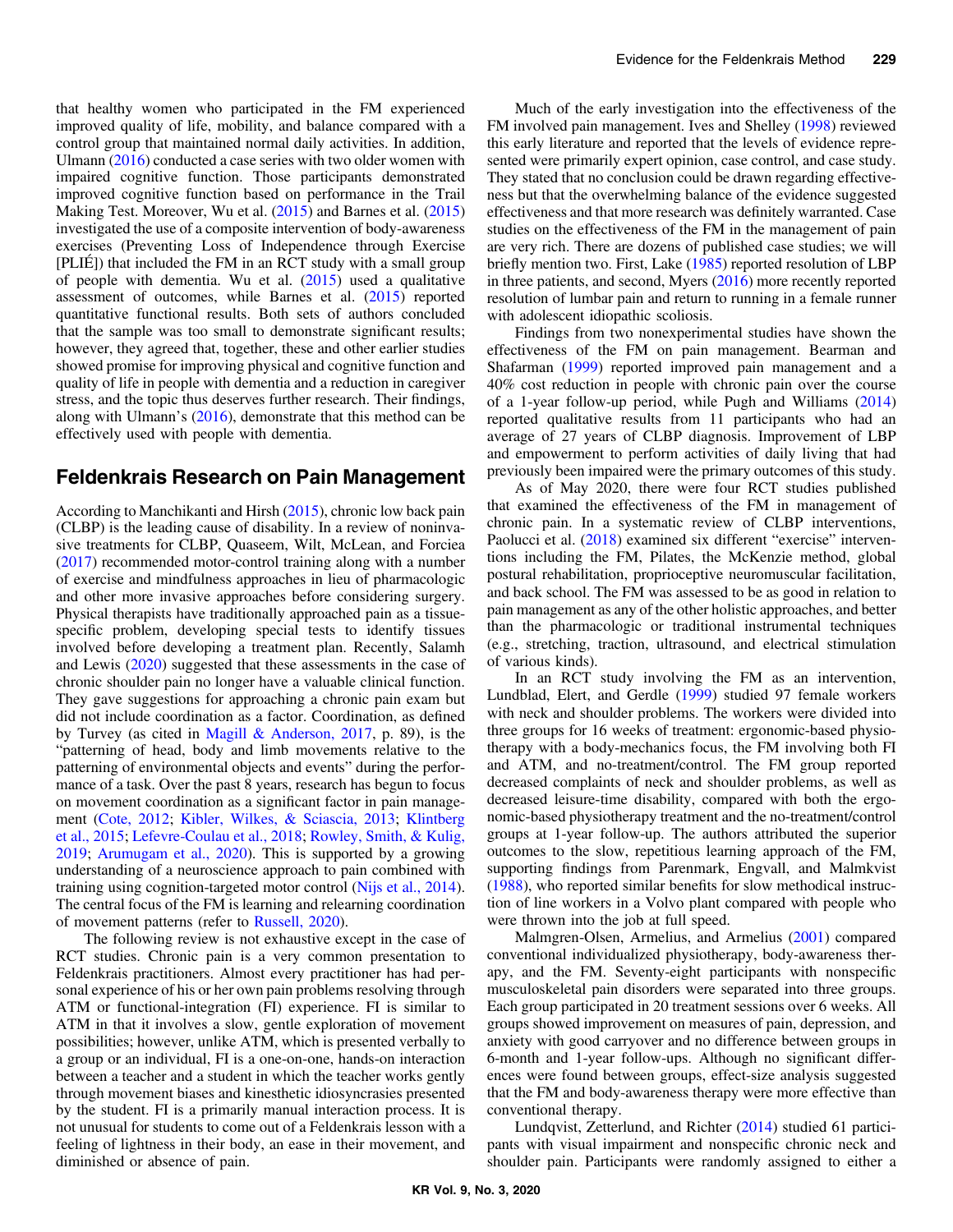Feldenkrais intervention group or a no-treatment/control group. Those assigned to the Feldenkrais group participated in 2-hr weekly sessions of FI and ATM for 12 weeks. Sessions included time for reflection and discussion. The FM group showed significant improvements on a visual analog scale (VAS) that assessed pain and the Visual, Musculoskeletal, and Balance Complaints Questionnaire compared with controls at the postintervention and 1-year follow-up. In this study, the control group reported that pain increased in the follow-ups, leading the authors to conclude that if pain problems were addressed early, they would not build up. In addition, it was noteworthy that people with visual impairments responded well to the process of the FM intervention.

Paolucci et al. ([2017\)](#page-7-0) conducted a study with 53 individuals with CLBP comparing outcomes on pain measures using VAS and the McGill Pain Questionnaire and measured function and quality of life using the Waddell Disability Index and the SF-36 Health Survey. They also used the Multidimensional Assessment of Interoceptive Awareness Questionnaire (see [Mehling, 2020](#page-6-0)) to assess body awareness. Participants were randomly assigned to back school or a Feldenkrais group. There were equivalent significant improvements in both groups with respect to pain, disability, and body awareness at end of treatment and at the 3-month followup. The authors concluded that the FM was equally effective as back school as an intervention for CLBP.

Finally, in his dissertation research, Sobie [\(2019,](#page-7-0) unpublished) extended the work of Paolucci et al. [\(2017\)](#page-7-0) in addressing CLBP. He conducted an RCT study with 30 participants, comparing the FM with back school but modifying each slightly. The FM was combined with Virtual Reality Bones, which included skeletal models and density imagery, avatars, vestibular-system description, and selftouching techniques to emphasize the importance visualizing the skeleton as a key to body-schema enrichment. The back school comprised core stabilization biofeedback (CSB) and motor-control exercises, each accompanied by an educational component. Both CSB and motor-control exercises have been shown to improve CLBP individually and combined and are the current accepted physical-medicine standard for initial noninvasive treatment of CLBP. There was a progression of intervention elements, with individuals in each group participating in 12 sessions over 8 weeks. The goal of the CSB/CME group was to learn the core-stabilization process by progressively mastering core activation, followed by stabilization, and then dynamic stabilization. The overall goal for the Virtual Reality Bones/FM group was "reconstituting an improved perceptual awareness for 'coming to know' one's own existing background body schema—as a whole—and improving upon its functional expression in terms of sensory acuity and motor dexterity" [\(Sobie, 2019,](#page-7-0) p. 252) notably not increasing strength and range of motion or reducing pain. All participants were assessed at baseline and 2 weeks, 4 weeks, and 8 weeks after the end of the intervention using four validated clinical instruments: VAS, disability, self-rated individualized functional assessment, and a measure of core endurance evaluating a combined score of flexor/extensor and lateral endurance and looking at a ratio of activity of flexors to extensors (F: E). While both groups improved their scores in all areas, the FM group made significantly greater improvement in the measures of pain, disability, and function. Although both groups improved endurance scores, there was no difference between groups on this measure. In addition, when comparing the F:E ratio scores, the FM group's F:E score significantly decreased to a score close to 1.0 at 8 weeks while the CSB/CME score remained above 10. A score of <1.5 indicates a more coordinated and integrated use of trunk muscles. This suggests that individuals in the FM group learned to better coordinate or activate their trunk musculature, which led to decreased pain, reduced disability, and increased function.

Taken together, these studies suggest that the FM may be an excellent intervention for a variety of chronic pain syndromes that achieves its outcome not by breaking down the body to its constituent parts or identifying problematic tissues and stretching and strengthening them but by raising individuals' level of awareness of their body as a functioning whole and improving its coordinated functioning through a series of movement lessons.

# Research on Mechanisms of Action (or Internal Processes of Action)

Advocates of the FM claim that changes in patterns of movement coordination are a result of a process of learning. What are the implications? What experimental evidence is there for this claim?

#### Does the FM Involve Motor Learning?

Connors, Galea, Said, and Remedios [\(2010](#page-6-0)) addressed the question of whether ATM is a motor-learning process by qualitatively analyzing verbal cues given in the presentation of a set of ATM lessons. They looked for descriptive elements in the verbal presentation of the lessons that could be coded as themes in a motorlearning process. The most common themes were for variability of practice and repetition. (Repetitions of a specific movement are generally done in the spirit of exploration, with variable extent, speed, and sensory focus, noting interactions with other areas of the body, pain or stiffness, or fatigue. The goal is not greater range of motion or strength but the idea of taking a movement pattern from the level of being impossible to possible to easy, and then to elegant.) Next most common were cues to look for intrinsic feedback. There were very few cues for knowledge of results and none for knowledge of performance. In ATM lessons, students are not given feedback about whether they have moved their body properly, or well, or exactly how to move to enact the instructions. Judgment for that remains internal. Next, most were cues to look for points of, and a sense of, stability, both static and dynamic. Cues were also given to individuals to help them explore different movements and to try to sense different aspects of body image, including the experience of moving their hips, pelvis, low back, head, neck, and arms. Based on this qualitative study, the ATM process is clearly structured as a motor-learning process as it contains the classic elements of repetition, variability of practice, and feedback that is almost exclusively intrinsic in this case. These elements are known to facilitate transfer of learning (Magill  $\&$ [Anderson, 2017;](#page-6-0) [Dhawale, Smith, & Olveczky, 2017\)](#page-6-0).

The use of intrinsic feedback has been shown to be especially valuable to learning, as discussed by Vereijken and Whiting ([1990\)](#page-7-0) in a study of the acquisition of a novel coordination pattern movements on a ski-simulator machine by nonskiers—via discovery learning. Corbetta, DiMercurio, Wiener, Connell, and Clark [\(2018](#page-6-0)) have confirmed the effectiveness of the exploratory learning process in their study of infant skill acquisition. It is for this reason that FM practitioners do not tell their students what movements they should do, although they may be able to do those movements well already, but let the end form of the movement emerge from an exploratory process.

Stephens, Pendergast, Roller, and Weiskittle [\(2005\)](#page-7-0) documented significant improvements in performance of a supine-to-standing task in a group of seniors compared with a control group that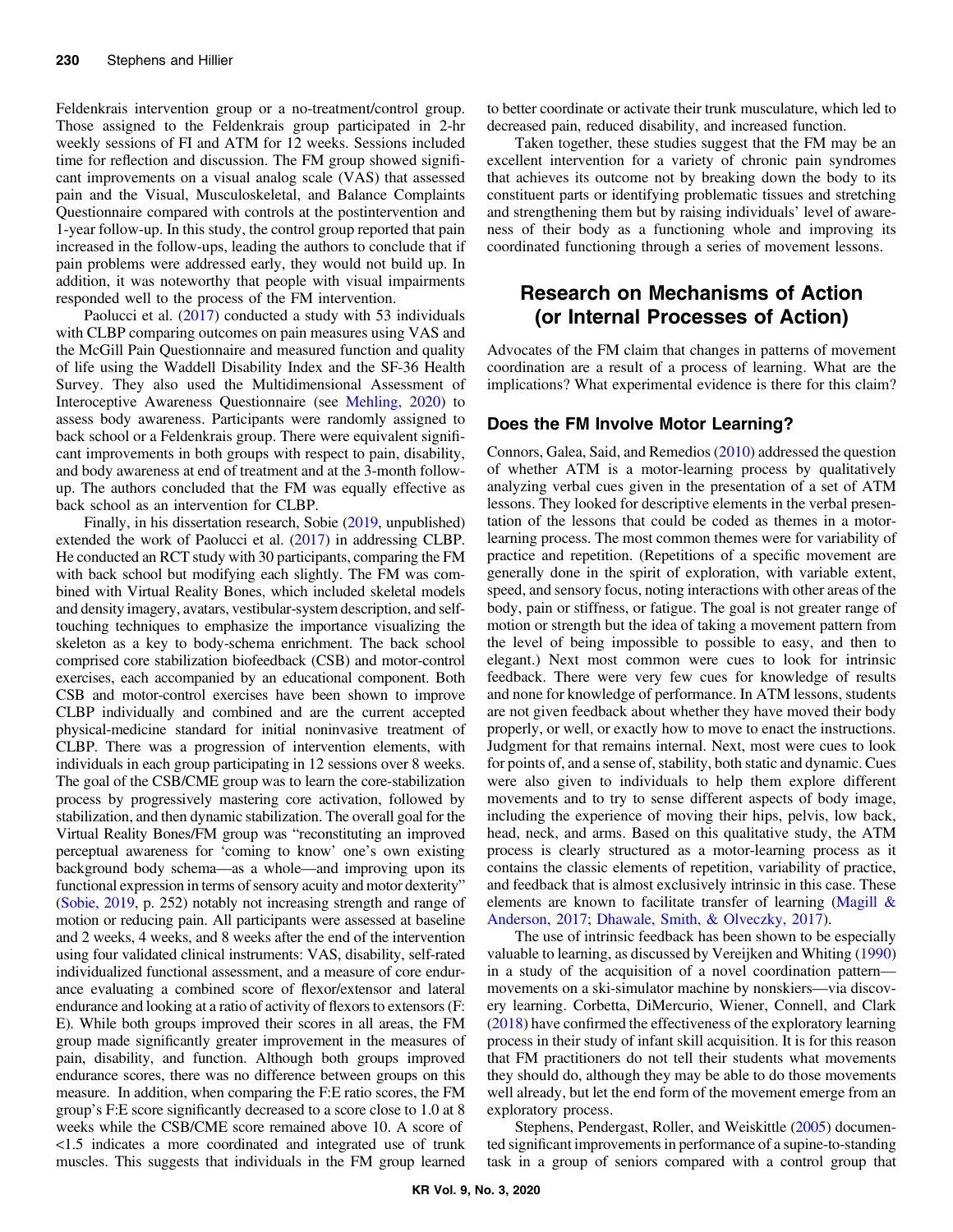continued normal daily activities. Outcomes were measured using a video movement-analysis technique developed by Kluzik, Fetters, and Coryell ([1990\)](#page-6-0). The ATM group performed the standing movement both faster and with fewer movement segments, indicating better motor-control coordination than at baseline and compared with controls. In accompanying qualitative questions, experimental participants reported that both walking and getting up from the floor felt easier. The SF-36 Mental Health and Vitality scores were also improved compared with the control group. In this study the experimental group participated in 10 ATM lessons during a 2-day period. Lessons were conducted in supine, side lying, sitting in a chair, or standing positions. None of these lessons involved transitioning from the floor positions to a standing position. The authors did not incorporate retention or transfer tests to assess learning, so they were not able to assess learning. This is true also for an RCT study by Stephens, Davidson, DeRosa, Kriz, and Saltzman [\(2006\)](#page-7-0) that documented significantly improved hamstring length in a group of students who worked with three ATM lessons compared with controls who continued their usual stretching routines. The experimental group worked with multiple ATM variations for up to 15 min four or five times a week for 4 weeks. Retention or transfer test performance was not assessed, so caution is warranted relative to attributing changes in performance to learning. However, based on informal follow-up with participants, those authors found that many in the ATM group were still able to bend to touch the floor with knees straight years later, a skill that they did not previously have, without intervening practice (personal communication).

Sobie ([2019\)](#page-7-0) collected data on outcomes serially, at baseline and at 2 weeks, 4 weeks, and 8 weeks in his study of people with CLBP described earlier, so his research design was closer to a conventional motor-learning design. Results showed a steady improvement over the course of the study compared with the CSB/CME group despite notable improvements in the latter. Although there was no retention assessment to confirm learning, the 8-week assessment scores continued to improve in the FM group while the CSB/CME group remained stable. This is suggestive of retention or continued learning in the FM group.

As an initial attempt to answer the question of what people are learning, Stephens et al. ([1999\)](#page-7-0) conducted a study with people with multiple sclerosis, using both qualitative and quantitative measures. Four participants engaged in 10 weekly ATM lessons. Several themes emerged from their subjective feedback: (a) increased awareness of aspects of their movements including sense of center of gravity and pressure, position of their limbs, size and speed of movements, and breathing; (b) decrease in stiffness; (c) improvement in balance and control of movement in daily activities; (d) awareness of having more energy and making less effort to do things; (e) recognition that they could change their movement patterns to improve movement such as making steps larger or smaller; and (f) an improved mental outlook. While all participants reported improved mobility, balance, and control, specific measures of floor transfer and walking indicated that some people increased their speed, displacement, and/or stability in those activities (while others decreased their performance), creating wide variability in the objective data. One of the participants who experienced much improvement (but who was still considered disabled at the end of the study) was so empowered by her experience that she went on a Hawaiian vacation with her husband—a trip they had been postponing for years. It seems that different people learn different things from the same lessons. They learn something, perhaps unexpected, that they needed to learn to improve their function.

#### Unanswered Questions

Many questions on the mechanisms that underlie the benefits of the FM remain to be answered. What is the role of attention in the process? What about autonomic regulation? What is the role of effort? How is body image affected?

How Is Focus of Attention Used? First, it must be noted that the FM is not a performance or competitive activity, although people who study it may be performers. Generally, it is accepted in the motor control and learning literature that motor performance and learning are facilitated by adopting an external focus of attention during goal-directed activities. The benefits of an external focus have been shown for many different types of tasks including balance (see [Wulf, 2013](#page-7-0) and [Wulf and Lewthwaite, 2016](#page-7-0) for reviews). This is perhaps not surprising since one does not hit a baseball with one's arms or hips (as Manny Ramirez famously said, "See the ball, hit the ball"), and vision is one of the key systems responsible for not just tracking the ball but also for maintaining balance. This is not to say that the hips and arms are not important for hitting a baseball or that one's internal sense of center of gravity relative to the base of support is not important for balance. This may seem to suggest that the benefits of an external focus of attention are at odds with the benefits associated with attending to one's own movements and sensations during an FM ATM or FI lesson. Mattes [\(2016](#page-6-0)) suggested that this conflict of attentional focus may be unfounded. We find that there are at least four reasons that the findings are not necessarily at odds with each other. These reasons are briefly outlined following.

First, as noted by Russell [\(2020](#page-7-0)), FM lessons are not goaldirected. A student does not attempt to achieve a particular objective; rather, he or she playfully explores the sensations that arise during the execution of novel movements in novel positions. Consequently, the interference with automated behaviors that has been reported as a consequence of an internal focus of attention during goal-directed activities (e.g., [Wulf, McNevin, & Shea, 2001\)](#page-7-0) simply has no basis for occurring. The movements in the lesson are neither automated nor goal-directed. Second, the effects of an FM lesson on performance of an already-learned skill are typically secondary and indirect. In other words, a golfer's swing might improve not because she worked on her swing during a lesson but because she discovered a new way of coordinating the movements of the spine and arms during the lesson, which was subsequently integrated into many existing movement patterns (see the discussion of the topological conjecture in [Russell, 2020](#page-7-0), for how this might work). Stated otherwise, the golfer was able to swing differently, but not by attempting to learn to swing differently. Third, there is a growing literature suggesting that expert performers flexibly shift back and forth between an internal and an external focus of attention to optimize performance, depending on their immediate objective (e.g., [Toner and Moran, 2015\)](#page-7-0). For example, a performer might adopt an external focus of attention during the execution of a skill in a competitive situation but might use internal and external foci of attention when attempting to modify a habitual but maladaptive or suboptimal pattern of coordination when learning a new technique, or when relearning aspects of technique after a return from injury.

Finally, it is relevant here to consider a study by Mehling et al. [\(2013](#page-6-0)) that compared a large group of people with a history of chronic pain to a group of mind–body practitioners, many of whom were Feldenkrais practitioners, on Mehling's Multidimensional Assessment of Interoceptive Awareness. They found that the mind–body practitioners consistently scored much higher on the scales for not distracting, not worrying, attention regulation,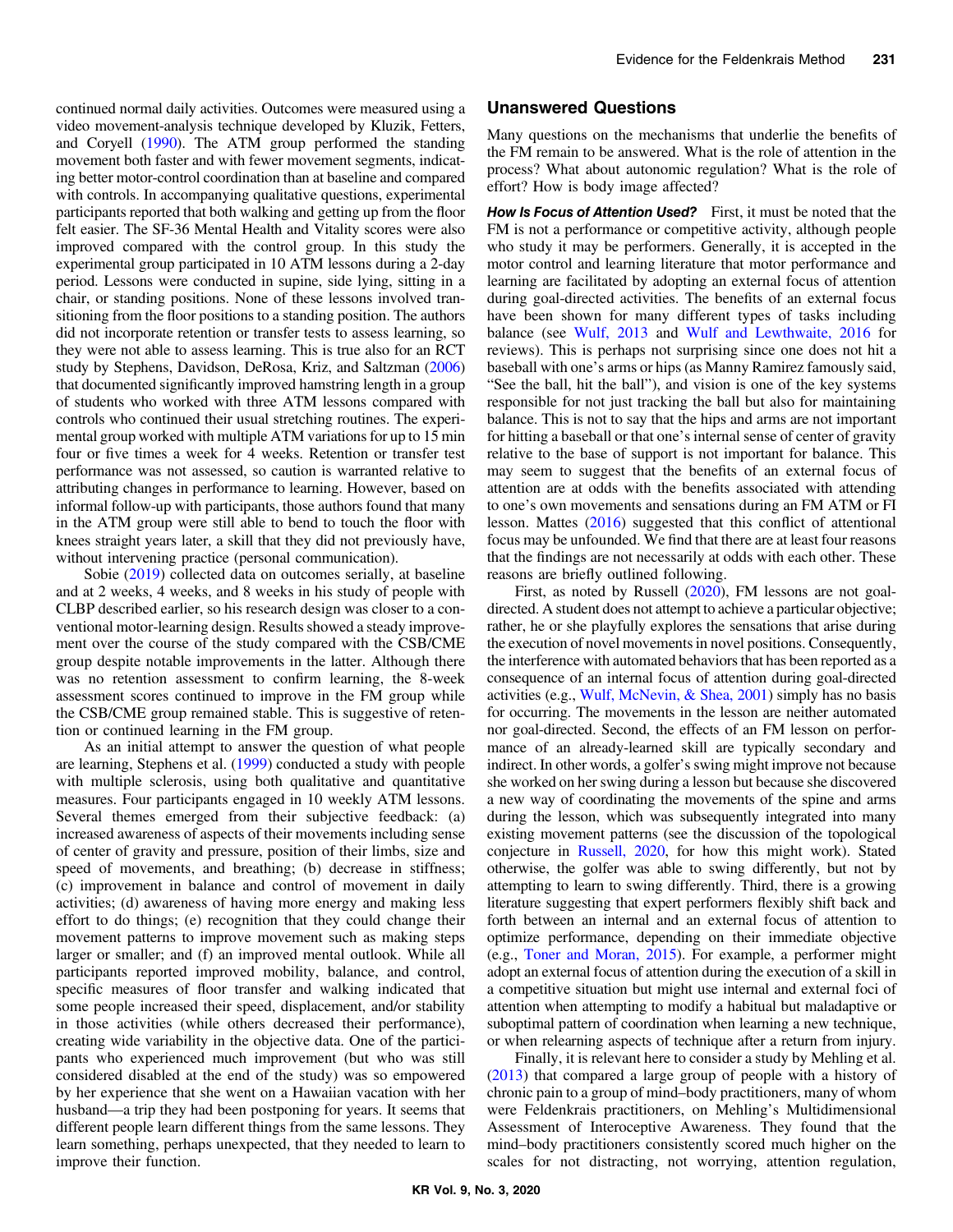self-regulation, emotional awareness, trusting, and body listening. The researchers concluded that the ability to focus internally on the body and the pain might contribute to an ability to modulate the pain. Many Feldenkrais practitioners began their training process with a search to end the chronic pain they were experiencing. The skill of being able to enter the pain experience rather than distract from, ignore, or avoid it may be an important aspect of the success of the FM with chronic pain, and it may actually be a component in elite athletic performance. For example, Mehling et al.'s findings are reminiscent of the findings from a classic study of elite marathon runners by Morgan and Pollock ([1977\)](#page-6-0), which have been replicated many times. Morgan and Pollock found that elite runners were much more likely to use associative rather than dissociative strategies during a race. They paid close attention to bodily sensations during running, they adjusted pace based on this sensory information, and they constantly focused on running in a relaxed manner. Clearly, then, internal-focus strategies are adaptive in some competitive performance situations, particularly when discomfort or pain are involved.

What About Autonomic Regulation? The Role of Stress and **Anxiety.** The FM is intended to be low stress, low anxiety, and with no judgment to produce the best learning environment to foster autonomic regulation. One of the oldest principles of motor learning is the concept of the inverted-U curve (Schmidt  $\&$ [Lee, 2011](#page-7-0)) for arousal and performance or learning. The idea is that some arousal is needed to learn and perform well but that with too much the performer will experience a decay of learning or performance. Since stress and anxiety are subjective, this is hard to precisely quantify. There is evidence ([Hordacre, Immink, Ridding,](#page-6-0) [& Hillier, 2016](#page-6-0) as an example) that stress improves learning, retention, and performance of a skill over a short time scale. There is also evidence that stress contributes to the regression of perfor-mance of a learned skill ([Schmidt & Lee, 2011](#page-7-0)). This may suggest an explanation of a frequently observed phenomenon related to Feldenkrais practice, that the effects of a lesson occasionally go away as a person goes back out into the process of his or her normal, stressful life.

There have been many anecdotal reports of reduction of stress and anxiety after Feldenkrais work. The first published report of this was by Johnson, Frederick, Kaufman, and Mountjoy [\(1999\)](#page-6-0) in a study of 20 people with multiple sclerosis randomly assigned to experimental and control groups in a crossover design. The experimental groups received one FI lesson per week for 8 weeks. The authors reported significant reduction in perceived anxiety in the experimental groups. Smith, Kolt, and McConville ([2001](#page-7-0)) worked with 26 people with CLBP and looked at outcome measures of anxiety and pain. They found a significant reduction in the affective dimension of pain but not sensory or evaluative dimensions compared with a no-treatment control group. However, their intervention was a single 30-min ATM lesson. They followed up this study with longer exposure to ATM lessons. Kolt and McConville [\(2000\)](#page-6-0) reported a significant reduction of anxiety after four ATM lessons over 2 weeks, and Kerr, Kotynia, and Kolt [\(2002\)](#page-6-0) found a significant reduction of state anxiety after a single ATM lesson and an even larger response of anxiety reduction at the end of 10 weekly ATM lessons. This research included people who had participated in their previous study. Thus, experienced participants seemed to have carryover from their first experience and made greater changes than the "new" people in the study. This research supports the idea that state anxiety may be reduced on a longer-term basis. This is in line with Mehling et al.'s ([2013](#page-6-0)) findings suggesting a higher level of self-regulation in their mind–body group.

What Is the Role of Effort?. In Feldenkrais lessons, the importance of reducing effort to a minimum is noted over and over again (see the description of what is referred to as the Weber-Fechner-Henneman movement-optimization cycle in [Russell, 2020](#page-7-0)). This cycle relies on the initial reduction of effort in order to enhance the sensory discrimination of small differences followed by the recruitment of small before larger muscles for an action. In a recent study of trunk-muscle recruitment, Rowley et al. [\(2019](#page-7-0)) found that participants with a history of LBP exhibited reduced trunk coupling or increased dissociated patterns of movement between the trunk and the pelvis. The essential element relating to pain was the ratio of deep to superficial muscle activation. A higher ratio of deep to superficial (small fibers to larger fibers) muscle activation was associated with a healthier back and less pain. This is a result that would be in line with expectations from Feldenkrais training and was part of the focus of instruction in the study by Sobie  $(2019)$  $(2019)$ .

How Is Body Image Affected?. Feldenkrais [\(1972](#page-6-0)) wrote in Awareness Through Movement that self-image consists of movements, sensations, feelings, and thoughts and that each one of these components will be present in any action. He considered this completeness vital for health. As has been stated already, cues directing attention to body image are a central part of the practice and teaching of ATM. We take for granted that a developed body image or schema makes for better motor learning. But how do we develop a good body image/schema? Instruction in the FM makes an effort to do this, as is clear from the emphasis of Sobie ([2019\)](#page-7-0) incorporating many sensory and perceptual elements involving the anatomy of the student's/patient's body and the ATM descriptions of Connors et al. ([2010](#page-6-0)). The results from Stephens et al. ([1999\)](#page-7-0) also suggested that a "good" body image may be something different for each person. But what do we know about the success of efforts to make actual body-image changes?

The first FM research study investigating this question was conducted by Elgelid [\(1999](#page-6-0)) for his master's thesis. He worked with four students who performed twice-weekly ATM sessions for 6 weeks—a mix of ATM and one-on-one tutoring, or all one-onone tutoring. The Semantic Differentiation Scale was used as an outcome measure. Elgelid reported that students who participated in ATM had greater and more lasting improvements in self-image than those who did not. More recently Stephens, Batson, Deutsch, and McAndrew ([2018\)](#page-7-0) conducted a preliminary study of the effects of ATM on people with chronic stroke-related disabilities. Ten participants participated in three 1.5-hr ATM classes per week for 6 weeks. There was no control group. The outcome measures were tests of balance, and mobility and movement imagery ability (MIQ; [Hall & Pongrac, 1983](#page-6-0)) was also included. There were significant improvements in balance and in several timed movement measures, but interestingly and surprisingly the MIQ scores also improved significantly on both visual and kinesthetic scales, as well as the cumulative MIQ score. More surprising was a significant positive correlation between the increased MIQ scores and improved balance scores. This raises the possibility that the imagery of body movement is an important component of improving balance and mobility. The possibility of this conclusion is supported by work by Assaiante, Barlaam, Cignetti, and Vaugoyeau [\(2014](#page-5-0)), who examined the development of body schema through childhood and adolescence. They reviewed a neurosensory approach to the development of body schema, which they discuss as central to the maturation of motor control.

Bitter, Hillier, and Civetta ([2011\)](#page-6-0) studied the effects of a single ATM lesson on dexterity. The lesson focused on light finger-touch movements within the hand to bring attention to the relationships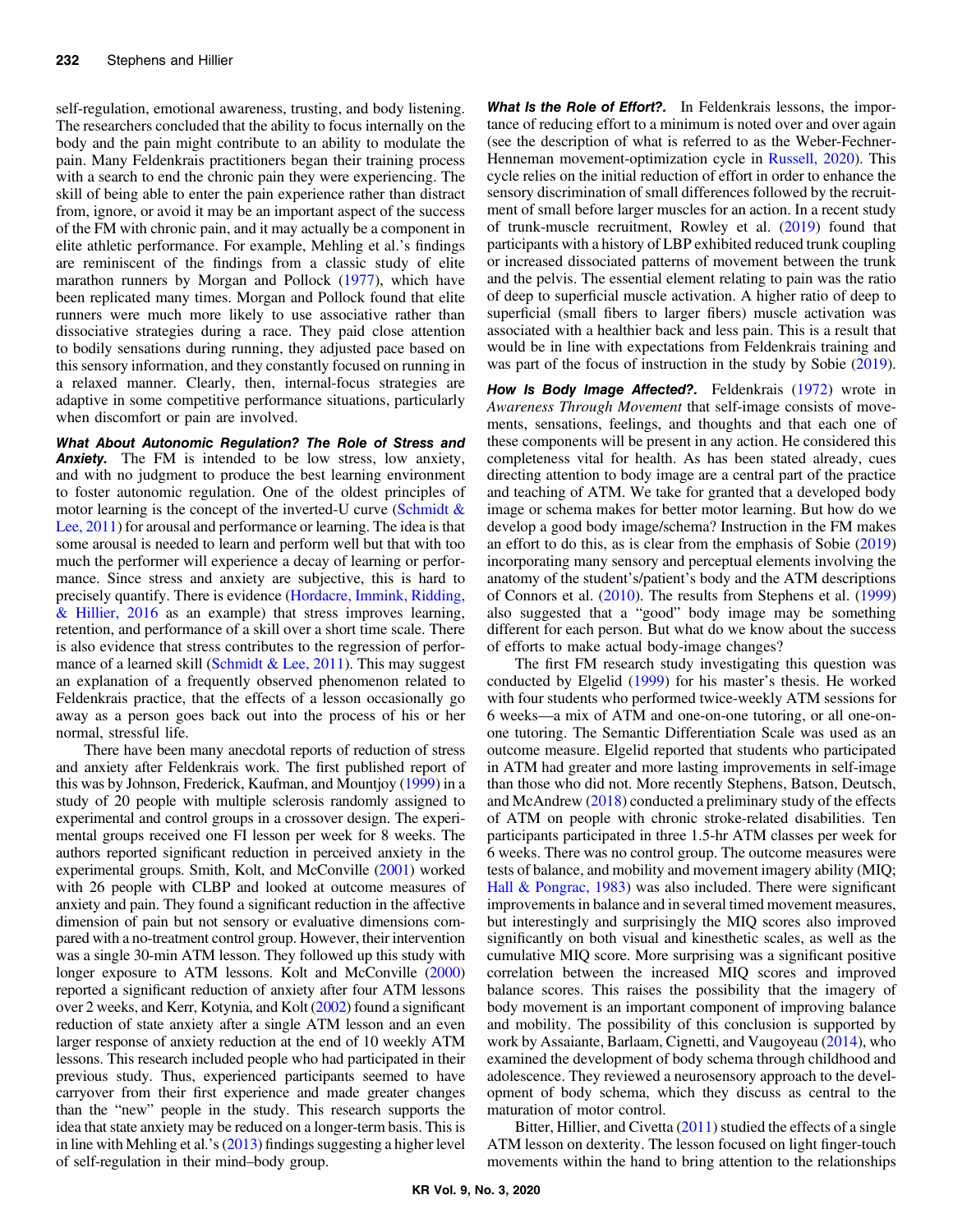<span id="page-5-0"></span>of the fingers and different parts of the hand kinesthetically. Outcome measures were the Purdue Pegboard Test and other measures including perceived ease of movement. Experimental participants made significant improvements in dexterity in their dominant but not their nondominant hand. In addition, they reported greater ease of movement in a writing task.

Finally, Schmalzl and Kerr ([2016\)](#page-7-0) have called for brainfunction-level research on movement-based embodied contemplative practices such as ATM, suggesting that these approaches have a great deal to offer therapeutically and in the understanding of brain function. The only study of this type using the FM was conducted by Verrel, Almagor, Schumann, Lindenberger, and Kuhn [\(2015](#page-7-0)), who used fMRI (functional magnetic resonance imaging) to examine the effects in the cortex of a simple manipulative procedure called artificial ground (AG). During an AG FI lesson, slight pressure is applied upward through the foot into the leg and body. Researchers compared this AG condition with a control condition in which the board was placed against the bottom of the foot and simply held without any projection of pressure into the body through the foot. Both conditions were applied while the participants were in the fMRI machine. Verrel et al. found that in the AG condition there was an increase in activity in higher-order motor cortices compared with the expected more localized sensory cortical responses in the control condition. This preliminary study shows how actions during FI can affect areas of the brain in different and specific, intended ways. Clearly, more work needs to be done in this interesting and important area.

## Thoughts on Future Research

The FM is rich with complexity and potential for improving people's lives in a variety of ways. To get the recognition the FM deserves, more research needs to be done. We are off to a good start with this. Limitations have been the skills of practitioners to do research, our ability to engage other established researchers from their already busy agendas, and financial support. Here we will list a number of possible research areas, jumping off from cited studies, and invite researchers everywhere to follow up on them. We will be glad to collaborate on any projects. There are, of course, many other possibilities—this is just the tip of the iceberg.

- 1. Verrel et al. ([2015\)](#page-7-0). Replicate this study and follow up with functional assessments to look at functional effects of this procedure.
- 2. Stephens et al. [\(2018\)](#page-7-0). Replicate the effect on movement imagery in a larger RCT with a similar clinical group and an active control group.
- 3. Stephens et al. ([2006\)](#page-7-0). Repeat the hamstring-lengthening study using a formal motor-learning design. Look at how long practice sessions (duration) need to be and how long a training period (Frequency  $\times$  Time) needs to be to produce the reported effect. Add functional assessments and long-term retention measures.
- 4. Rowley et al. [\(2019](#page-7-0)). Repeat this study of people with CLBP. Look at the question of whether the coupling of deep and superficial muscles seen in CLBP can be altered using ATM to the more healthy, pain-free pattern as suggested by Sobie ([2019\)](#page-7-0). There are three hypothetical outcomes. (a) Pain will decrease. (b) Demonstrate improvement in coupling. (c) Functional measures show improvement: easier bending, faster walking, improved sense of well-being.
- 5. Use video motion-capture and force-plate technology to assess the changes in joint motion and force distribution that occur in standing and walking after the ATM (twisting with crossed legs) lesson described in the paper by [Russell,](#page-7-0) [2020.](#page-7-0)
- 6. Assess how body image/schema changes over a series of ATM lessons in elderly people and how this correlates with function.
- 7. Take a more extensive look at internal versus external focus of attention. Where is internal more effective? Is it possible to track the process of attentional changes in early development in childhood? What about during performance by high-level athletes?
- 8. Autonomic regulation: Continue studying effects of the FM in this area, perhaps especially in people with posttraumatic stress disorder, people with dementia, and young people who are drug users. There is some beginning work suggesting effectiveness in these areas.

## **Conclusion**

There have now been 30+ RCTs investigating the FM in diverse populations and with varied outcome measures. As Hillier and Worley ([2015\)](#page-6-0) concluded, there is reasonably strong and consistent evidence that the FM confers benefits, particularly at the functional level (such as balance), and potentially symptom reduction in terms of reduced pain and increased comfort. Considering some of the outcomes measured, it is reasonable to conclude that the benefits are mediated by learning processes that harness embodied awareness, attention, and self-image.

It is critically important that the FM be evaluated for effectiveness using the best-practice approach of an RCT, preferably with an active control group. Some may view the RCT approach as reductionist, but it is clear that in the current climate of evidencebased practice, such rigor is required to confirm that the effects reported are indeed true effects, at the same time understanding that different people may respond in different ways to the same lesson. It is also important to expand on the research beginning to grapple with questions of how the FM may work. This may be productive for both understanding brain function and improving applications of the FM. This is not to negate phenomenological and qualitative investigations, which illuminate and give voice to the lived experience of the FM—these answer different questions.

## **References**

- Arumugam, S., Ayyadurai, P., Perumal, S., Janani, G., Dhillon, S., & Thiagarajan, K.A. (2020). Rowing injuries in elite athletes: A review of incidence with risk factors and the role of biomechanics in its management. Indian Journal of Orthopaedics, 54(3), 246–255. PubMed ID: [32399142](http://www.ncbi.nlm.nih.gov/pubmed/32399142?dopt=Abstract) doi:[10.1007/s43465-020-00044-3](https://doi.org/10.1007/s43465-020-00044-3)
- Assaiante, C., Barlaam, F., Cignetti, F., & Vaugoyeau, M. (2014). Body schema building during childhood and adolescence: A neurosensory approach. Neurophysiologie Clinique, 44(1), 3–12. PubMed ID: [24502900](http://www.ncbi.nlm.nih.gov/pubmed/24502900?dopt=Abstract) doi:[10.1016/j.neucli.2013.10.125](https://doi.org/10.1016/j.neucli.2013.10.125)
- Barnes, D.E., Mehling, W., Wu, E., Beristianos, M., Yaffe, K., Skultety, K., ... Chesney, M.A. (2015). Preventing loss of independence through exercise (PLIE): A pilot clinical trial in older adults with dementia. PLoS ONE, 10(2), e0113367. PubMed ID: [25671576](http://www.ncbi.nlm.nih.gov/pubmed/25671576?dopt=Abstract) doi:[10.1371/journal.pone.0113367](https://doi.org/10.1371/journal.pone.0113367)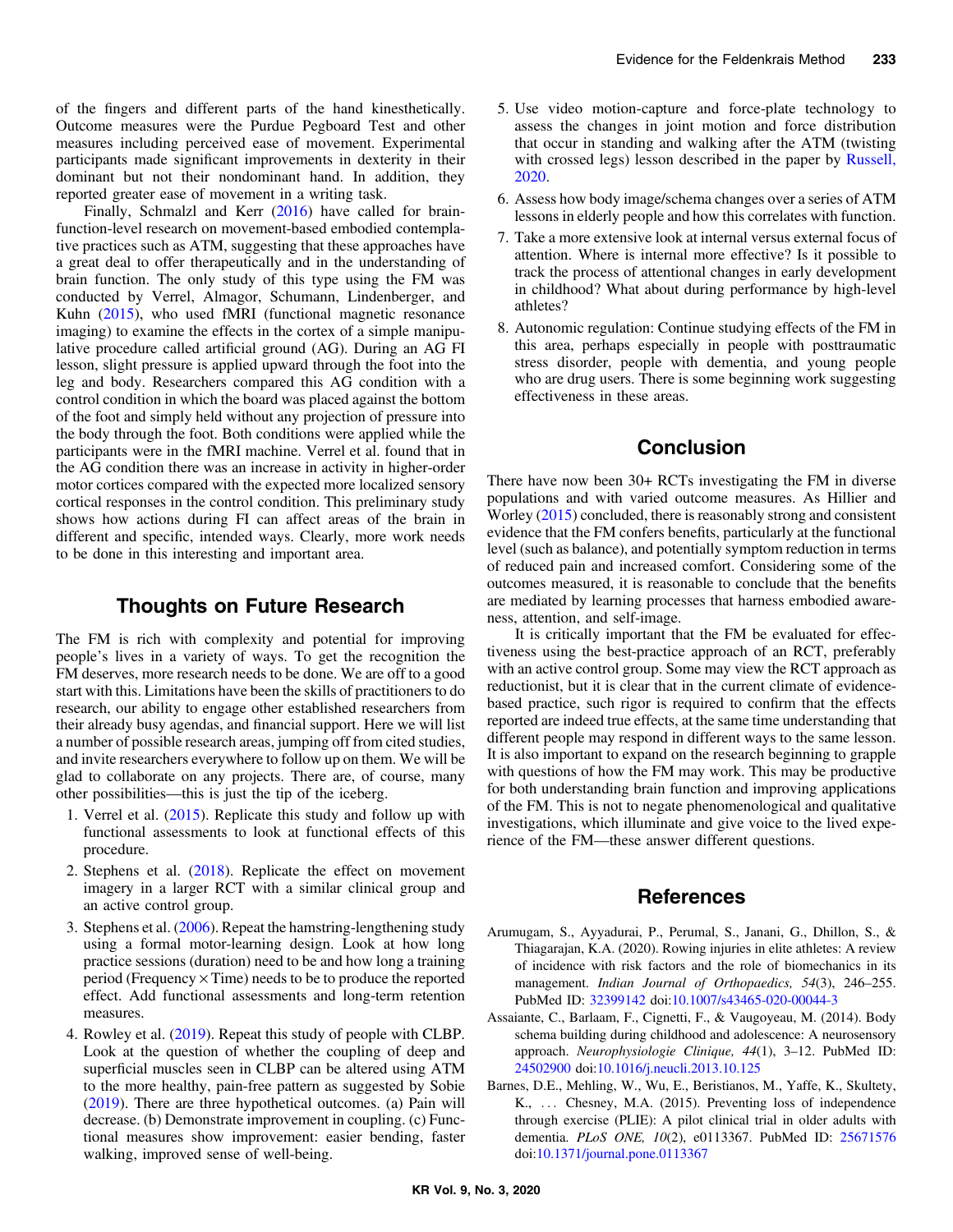- <span id="page-6-0"></span>Bearman, D., & Shafarman, S. (1999). The Feldenkrais method in the treatment of chronic pain. American Journal of Pain Management, 9, 22–27.
- Bitter, F., Hillier, S., & Civetta, L. (2011). Change in dexterity with sensory awareness training: A randomized controlled trial. Perceptual Motor Skills, 112(3), 783–798. PubMed ID: [21853767](http://www.ncbi.nlm.nih.gov/pubmed/21853767?dopt=Abstract) doi: [10.2466/15.22.PMS.112.3.783-798](https://doi.org/10.2466/15.22.PMS.112.3.783-798)
- Brummer, M., Walach, H., & Schmidt, S. (2018). Feldenkrais 'functional integration' increases body contact surface in the supine position: A randomized-controlled experimental study. Frontiers in Psychology, 9, 2023. PubMed ID: [30405500](http://www.ncbi.nlm.nih.gov/pubmed/30405500?dopt=Abstract) doi:[10.3389/fpsyg.2018.02023](https://doi.org/10.3389/fpsyg.2018.02023)
- Causby, R.S., McDonnell, M.N., Reed, L., & Hillier, S.L. (2016). A randomised controlled trial of sensory awareness training and additional motor practice for learning scalpel skills in podiatry students. BMC Medical Education, 16(1), 309. PubMed ID: [27919251](http://www.ncbi.nlm.nih.gov/pubmed/27919251?dopt=Abstract) doi: [10.1186/s12909-016-0817-8](https://doi.org/10.1186/s12909-016-0817-8)
- Connors, K.A., Galea, M.P., Said, C.M., & Remedios, L.J. (2010). Feldenkrais method balance classes are based on principles of motor learning and postural control retraining: A qualitative research study. Physiotherapy, 96(4), 324–336. PubMed ID: [21056168](http://www.ncbi.nlm.nih.gov/pubmed/21056168?dopt=Abstract) doi[:10.1016/](https://doi.org/10.1016/j.physio.2010.01.004) [j.physio.2010.01.004](https://doi.org/10.1016/j.physio.2010.01.004)
- Cook, S.B., LaRoche, D.P., Swartz, E.E., Hammond, P.R., & King, M.A. (2014). A novel sensorimotor movement and walking intervention to improve balance and gait in women. Complementary Therapies in Clinical Practice, 20(4), 311–316. PubMed ID: [25456024](http://www.ncbi.nlm.nih.gov/pubmed/25456024?dopt=Abstract) doi: [10.1016/j.ctcp.2014.09.003](https://doi.org/10.1016/j.ctcp.2014.09.003)
- Corbetta, D., DiMercurio, A., Wiener, R.F., Connell, J.P., & Clark, M. (2018). How perception and action fosters exploration and selection in infant skill acquisition. In J.M. Plumert (Ed.), Advances in child development and behavior: Studying the perception–action system as a model system for understanding development (Vol. 55, pp. 1–29). Elsevier Academic Press.
- Cote, J.N. (2012). A critical review of physical factors and functional characteristics that may explain a sex/gender difference in work-related neck/shoulder disorders. Ergonomics, 55(2), 173–182. PubMed ID: [21846285](http://www.ncbi.nlm.nih.gov/pubmed/21846285?dopt=Abstract) doi:[10.1080/00140139.2011.586061](https://doi.org/10.1080/00140139.2011.586061)
- Dhawale, A.K., Smith, M.A., & Olveczky, B.P. (2017). Role of variability in motor learning. Annual Review of Neuroscience, 40(1), 479–498. PubMed ID: [28489490](http://www.ncbi.nlm.nih.gov/pubmed/28489490?dopt=Abstract) doi[:10.1146/annurev-neuro-072116-031548](https://doi.org/10.1146/annurev-neuro-072116-031548)
- Elgelid, H.S. (1999). Feldenkrais and body image [Master's thesis]. University of Central Arkansas, Conway, AK.
- Ernst, E., & Canter, P.H. (2005). The Feldenkrais method—A systematic review of randomised clinical trials. Physikalische Medizin Rehabilitationsmedizin Kurortmedizin, 15(3), 151–156. doi:[10.1055/s-](https://doi.org/10.1055/s-2004-834763)[2004-834763](https://doi.org/10.1055/s-2004-834763)
- Feldenkrais, M. (1972). Awareness through movement. New York, NY: Harper & Row.
- Hall, C., & Pongrac, A. (1983). Movement imagery questionnaire. London, ON, Canada: University of Western Ontario.
- Hillier, S., & Worley, A. (2015). The effectiveness of the Feldenkrais method: A systematic review of the evidence. Evidence-Based Complementary and Alternative Medicine, 2015, 752160. PubMed ID: [25949266](http://www.ncbi.nlm.nih.gov/pubmed/25949266?dopt=Abstract) doi:[10.1155/2015/752160](https://doi.org/10.1155/2015/752160)
- Hordacre, B., Immink, M.A., Ridding, M.C., & Hillier, S. (2016). Perceptual–motor learning benefits from increased stress and anxiety. Human Movement Science, 49, 36–46. PubMed ID: [27309494](http://www.ncbi.nlm.nih.gov/pubmed/27309494?dopt=Abstract) doi:[10.1016/j.humov.2016.06.002](https://doi.org/10.1016/j.humov.2016.06.002)
- Ives, J.C., & Shelley, G.A. (1998). The Feldenkrais method in rehabilitation: A review. Work, 11(1), 75–90. PubMed ID: [24441485](http://www.ncbi.nlm.nih.gov/pubmed/24441485?dopt=Abstract) doi: [10.3233/WOR-1998-11109](https://doi.org/10.3233/WOR-1998-11109)
- Johnson, S.K., Frederick, J., Kaufman, M., & Mountjoy, B. (1999). A controlled investigation of bodywork in multiple sclerosis. Journal

of Alternative and Complementary Medicine, 5(3), 237–243. PubMed ID: [10381247](http://www.ncbi.nlm.nih.gov/pubmed/10381247?dopt=Abstract) doi[:10.1089/acm.1999.5.237](https://doi.org/10.1089/acm.1999.5.237)

- Kerr, G A., Kotynia, F., & Kolt, G.S. (2002). Feldenkrais awareness through movement and state anxiety. Journal of Bodywork and Movement Therapies, 6(2), 102–107. doi[:10.1054/jbmt.2001.0274](https://doi.org/10.1054/jbmt.2001.0274)
- Kibler, W.B., Wilkes, T., & Sciascia, A. (2013). Mechanics and pathomechanics of the overhead athlete. Clinics in Sports Medicine, 32(4), 637–651. PubMed ID: [24079426](http://www.ncbi.nlm.nih.gov/pubmed/24079426?dopt=Abstract) doi:[10.1016/j.csm.2013.07.003](https://doi.org/10.1016/j.csm.2013.07.003)
- Klintberg, I.H., Cools, A.M.J., Holmgren, T.M., Holzhausen, A.-C.G., Johansson, K., Maenhout, A.G., ::: Ginn, K. (2015). Consensus for physiotherapy for shoulder pain. International Orthopaedics, 39(4), 715–720. PubMed ID: [25548127](http://www.ncbi.nlm.nih.gov/pubmed/25548127?dopt=Abstract) doi:[10.1007/s00264-014-2639-9](https://doi.org/10.1007/s00264-014-2639-9)
- Kluzik, J., Fetters, L., & Coryell, J. (1990). Quantification of control: A preliminary study of the effects of neurodevelopmental training on children with spastic cerebral palsy. Physical Therapy, 70(2), 65–76. PubMed ID: [2296614](http://www.ncbi.nlm.nih.gov/pubmed/2296614?dopt=Abstract) doi[:10.1093/ptj/70.2.65](https://doi.org/10.1093/ptj/70.2.65)
- Kolt, G.S., & McConville, J.C. (2000). Effects of a Feldenkrais Awareness Through Movement program on state anxiety. Journal of Bodywork and Movement Therapies, 4(3), 216–220. doi[:10.1054/jbmt.2000.0179](https://doi.org/10.1054/jbmt.2000.0179)
- Lake, B. (1985). Acute back pain: Treatment by the application of Feldenkrais principles. Australian Family Physician, 14(11), 1175–1178. PubMed ID: [2935132](http://www.ncbi.nlm.nih.gov/pubmed/2935132?dopt=Abstract)
- Lefevre-Coulau, M.-M., Nguyen, C., Palazzo, C., Srour, F., Paris, G., Vuillemin, V., ... Roren, A. (2018). Kinematic patterns in normal and degenerative shoulders. Part II: Review of 3-D scapular kinematic patterns in patients with shoulder pain and clinical implications. Annals of Physical and Rehabilitation Medicine, 61(1), 46–53. PubMed ID: [28987866](http://www.ncbi.nlm.nih.gov/pubmed/28987866?dopt=Abstract) doi:[10.1016/j.rehab.2017.09.002](https://doi.org/10.1016/j.rehab.2017.09.002)
- Lundblad, I., Elert, J., & Gerdle, B. (1999). Randomized controlled trial of physiotherapy and Feldenkrais interventions in female workers with neck/shoulder complaints. Journal of Occupational Rehabilitation, 9(3), 179–194. doi[:10.1023/A:1021301801292](https://doi.org/10.1023/A:1021301801292)
- Lundqvist, L-O., Zetterlund, C., & Richter, H.O. (2014). Effects of Feldenkrais method on chronic neck/scapular pain in People with visual impairment: A randomized controlled trial with one-year follow-up. Archives of Physical Medicine and Rehabilitation, 95(9), 1656–1661. PubMed ID: [24907640](http://www.ncbi.nlm.nih.gov/pubmed/24907640?dopt=Abstract) doi[:10.1016/j.apmr.2014.05.013](https://doi.org/10.1016/j.apmr.2014.05.013)
- Magill, R.A., & Anderson, D.I. (2017). Motor learning and control: Concepts and applications (11th ed.). New York, NY: McGraw-Hill.
- Malmgren-Olsen, E-B., Armelius, B-A., & Armelius, K. (2001). A comparative outcome study of body awareness therapy, Feldenkrais, and conventional physiotherapy for patients with nonspecific musculoskeletal disorders: Changes in psychological symptoms, pain, and self-image. Physiotherapy Theory and Practice, 17(2), 77–95. doi:[10.1080/095939801750334167](https://doi.org/10.1080/095939801750334167)
- Manchikanti, L., & Hirsh, J.A. (2015). What can be done about the increasing prevalence of low back pain and associated comorbid factors? Pain Management, 5(3), 149–152. PubMed ID: [25971636](http://www.ncbi.nlm.nih.gov/pubmed/25971636?dopt=Abstract) doi:[10.2217/pmt.15.10](https://doi.org/10.2217/pmt.15.10)
- Mattes, J. (2016). Attentional focus in motor learning, the Feldenkrais method, and mindful movement. Perceptual and Motor Skills, 123(1), 258–276. PubMed ID: [27502242](http://www.ncbi.nlm.nih.gov/pubmed/27502242?dopt=Abstract) doi[:10.1177/0031512516661275](https://doi.org/10.1177/0031512516661275)
- Mehling, W.E. (2020). If it all comes down to bodily awareness, how do we know? Assessing bodily awareness. Kinesiology Review, 9(3). doi:[10.1123/KR.2020-0021](https://doi.org/10.1123/KR.2020-0021)
- Mehling, W.E., Daubenmier, J., Price, C.J., Acree, M., Bartmess, E., & Stewart, A.L. (2013). Self-reported interoceptive awareness in primary care patients with past or current low back pain. Journal of Pain Research, 6, 403–418. PubMed ID: [23766657](http://www.ncbi.nlm.nih.gov/pubmed/23766657?dopt=Abstract) doi:[10.2147/JPR.](https://doi.org/10.2147/JPR.S42418) [S42418](https://doi.org/10.2147/JPR.S42418)
- Morgan, W.P., & Pollock, M.L. (1977). Psychologic characterization of the elite distance runner. Annals of the New York Academy of